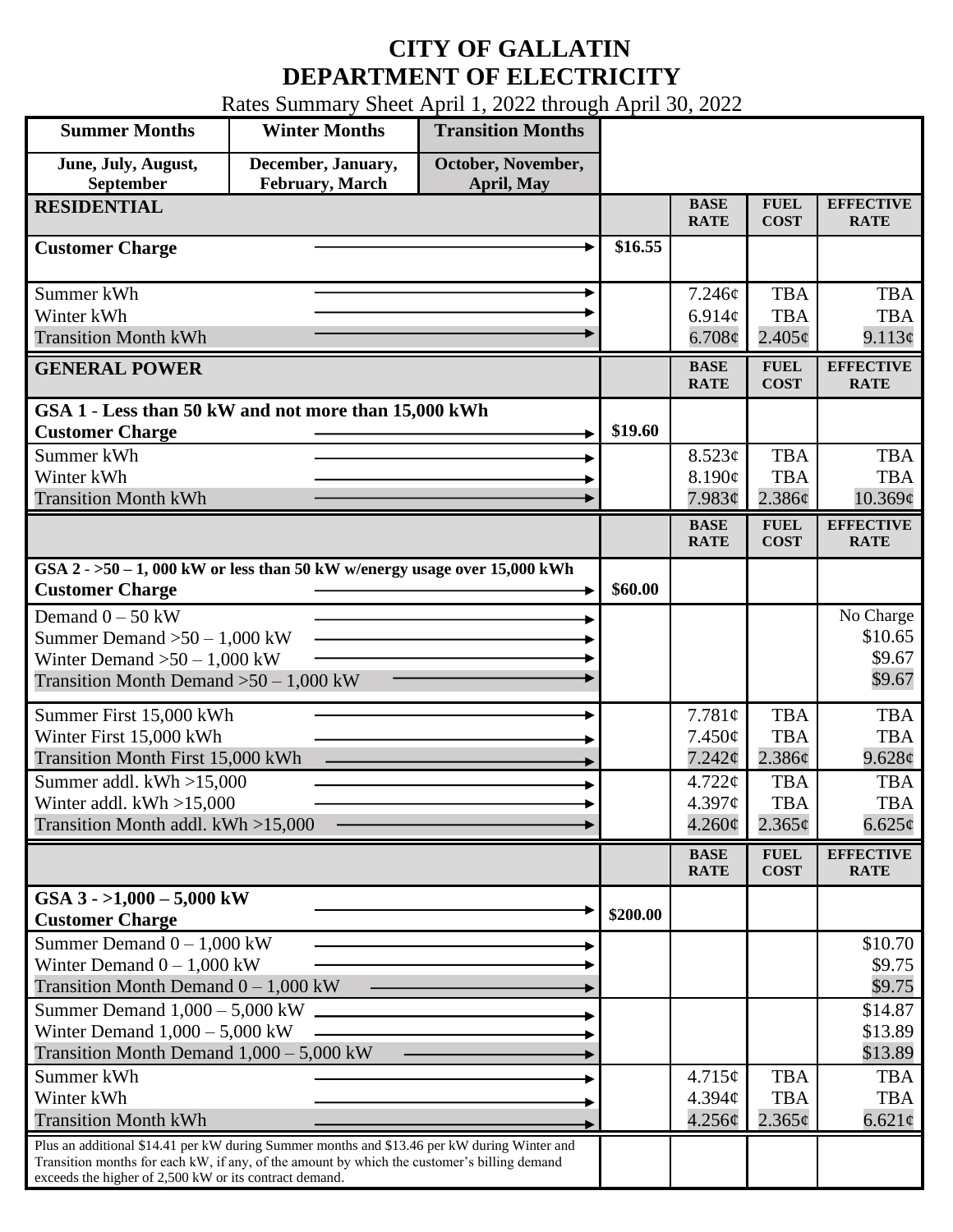| <b>Summer Months</b>                                                        | <b>Winter Months</b>                             | <b>Transition Months</b> |         |                                |                            |                                 |
|-----------------------------------------------------------------------------|--------------------------------------------------|--------------------------|---------|--------------------------------|----------------------------|---------------------------------|
| June, July, August,                                                         | December, January,                               | October, November,       |         |                                |                            |                                 |
| September                                                                   | February, March                                  | April, May               |         |                                |                            |                                 |
| <b>GENERAL POWER CONTINUE</b>                                               |                                                  |                          |         | <b>BASE</b><br><b>RATE</b>     | <b>FUEL</b><br><b>COST</b> | <b>EFFECTIVE</b><br><b>RATE</b> |
| <b>TD GSA</b>                                                               |                                                  |                          |         |                                |                            |                                 |
| <b>Customer Charge</b>                                                      |                                                  |                          | \$1,500 |                                |                            |                                 |
| <b>Onpeak Summer Demand</b>                                                 |                                                  |                          |         |                                |                            | \$10.95                         |
| <b>Onpeak Winter Demand</b>                                                 |                                                  |                          |         |                                |                            | \$9.99                          |
| <b>Onpeak Transition Month Demand</b>                                       |                                                  |                          |         |                                |                            | \$9.99                          |
| <b>Offpeak Excess of Contract Demand</b>                                    |                                                  |                          |         |                                |                            |                                 |
| Summer                                                                      |                                                  |                          |         |                                |                            | \$10.95                         |
| Winter                                                                      |                                                  |                          |         |                                |                            | \$9.99                          |
| Transition                                                                  |                                                  |                          |         |                                |                            | \$9.99                          |
| <b>Max Demand</b>                                                           |                                                  |                          |         |                                |                            | \$5.23                          |
| <b>Onpeak Summer kWh</b>                                                    |                                                  |                          |         | 8.049¢                         | <b>TBA</b>                 | <b>TBA</b>                      |
| <b>Onpeak Winter kWh</b>                                                    |                                                  |                          |         | 6.520¢                         | <b>TBA</b>                 | <b>TBA</b>                      |
| <b>Onpeak Transition Month kWh</b>                                          |                                                  |                          |         | 5.115¢                         | $2.394\ell$                | 7.509¢                          |
| Offpeak Summer kWh First 200 HUD                                            |                                                  |                          |         | 4.700¢                         | <b>TBA</b>                 | <b>TBA</b>                      |
| Offpeak Summer kWh Next 200 HUD                                             |                                                  |                          |         | $0.452\varphi$                 | <b>TBA</b>                 | <b>TBA</b>                      |
| <b>Additional HUD</b>                                                       |                                                  |                          |         | 0.149¢                         | <b>TBA</b>                 | <b>TBA</b>                      |
| Offpeak Winter kWh First 200 HUD                                            |                                                  |                          |         | 4.996¢                         | <b>TBA</b>                 | <b>TBA</b>                      |
| Offpeak Winter kWh Next 200 HUD                                             |                                                  |                          |         | $0.452\mathcal{C}$             | <b>TBA</b>                 | <b>TBA</b>                      |
| <b>Additional HUD</b>                                                       |                                                  |                          |         | 0.149¢                         | <b>TBA</b>                 | <b>TBA</b>                      |
| Offpeak Transition kWh First 200 HUD                                        |                                                  |                          |         | $5.115\phi$                    | $2.394\ell$                | $7.509\ell$                     |
| Offpeak Transition kWh Next 200 HUD<br><b>Additional HUD</b>                |                                                  |                          |         | $0.452\ell$<br>$0.149\ell$     | $2.394\phi$<br>2.394c      | $2.846\ell$<br>2.543¢           |
|                                                                             |                                                  |                          |         | <b>BASE</b>                    | <b>FUEL</b>                | <b>EFFECTIVE</b>                |
|                                                                             |                                                  |                          |         | <b>RATE</b>                    | <b>COST</b>                | <b>RATE</b>                     |
| GSB Demands from $5,001 - 15,000$ kW                                        |                                                  |                          |         |                                |                            |                                 |
| <b>Customer Charge</b>                                                      |                                                  |                          | \$1,500 |                                |                            |                                 |
| Onpeak Summer Demand 5,000 - 15,000 kW                                      |                                                  |                          |         |                                |                            | \$10.87                         |
| Onpeak Winter Demand $5,000 - 15,000$ kW                                    |                                                  |                          |         |                                |                            | \$9.90                          |
|                                                                             | Onpeak Transition Month Demand 5,000 - 15,000 kW |                          |         |                                |                            | \$9.90                          |
| <b>Offpeak Excess of Contract Demand</b>                                    |                                                  |                          |         |                                |                            |                                 |
| Summer                                                                      |                                                  |                          |         |                                |                            | \$10.87                         |
| Winter                                                                      |                                                  |                          |         |                                |                            | \$9.90                          |
| Transition                                                                  |                                                  |                          |         |                                |                            | \$9.90                          |
| <b>Max Demand</b>                                                           |                                                  |                          |         |                                |                            | \$5.21                          |
| <b>Onpeak Summer kWh</b>                                                    |                                                  |                          |         | 6.513¢                         | <b>TBA</b>                 | <b>TBA</b>                      |
| Onpeak Winter kWh                                                           |                                                  |                          |         | 5.378¢                         | <b>TBA</b>                 | <b>TBA</b>                      |
| <b>Onpeak Transition Month kWh</b>                                          |                                                  |                          |         | $3.990\ell$                    | $2.350\phi$                | $6.340\phi$                     |
| Offpeak Summer kWh First 200 HUD                                            |                                                  |                          |         | 4.022¢                         | <b>TBA</b>                 | <b>TBA</b>                      |
| Offpeak Summer kWh Next 200 HUD                                             |                                                  |                          |         | 0.564¢                         | <b>TBA</b>                 | <b>TBA</b>                      |
| <b>Additional HUD</b>                                                       |                                                  |                          |         | 0.223¢                         | <b>TBA</b>                 | <b>TBA</b>                      |
| Offpeak Winter kWh First 200 HUD                                            |                                                  |                          |         | 4.244¢                         | <b>TBA</b>                 | <b>TBA</b>                      |
| Offpeak Winter kWh Next 200 HUD                                             |                                                  |                          |         | 0.564¢                         | <b>TBA</b>                 | <b>TBA</b>                      |
| <b>Additional HUD</b>                                                       |                                                  |                          |         | $0.223\phi$                    | <b>TBA</b>                 | <b>TBA</b>                      |
| Offpeak Transition kWh First 200 HUD<br>Offpeak Transition kWh Next 200 HUD |                                                  |                          |         | $3.990\ell$                    | $2.350\ell$                | $6.340\ell$                     |
| <b>Additional HUD</b>                                                       |                                                  |                          |         | $0.564\phi$<br>$0.223\epsilon$ | $2.350\phi$<br>$2.350\phi$ | $2.914\phi$<br>$2.573\phi$      |
|                                                                             |                                                  |                          |         |                                |                            |                                 |

## **Page 2 - Rates Summary Sheet April 1, 2022 through April 30, 2022**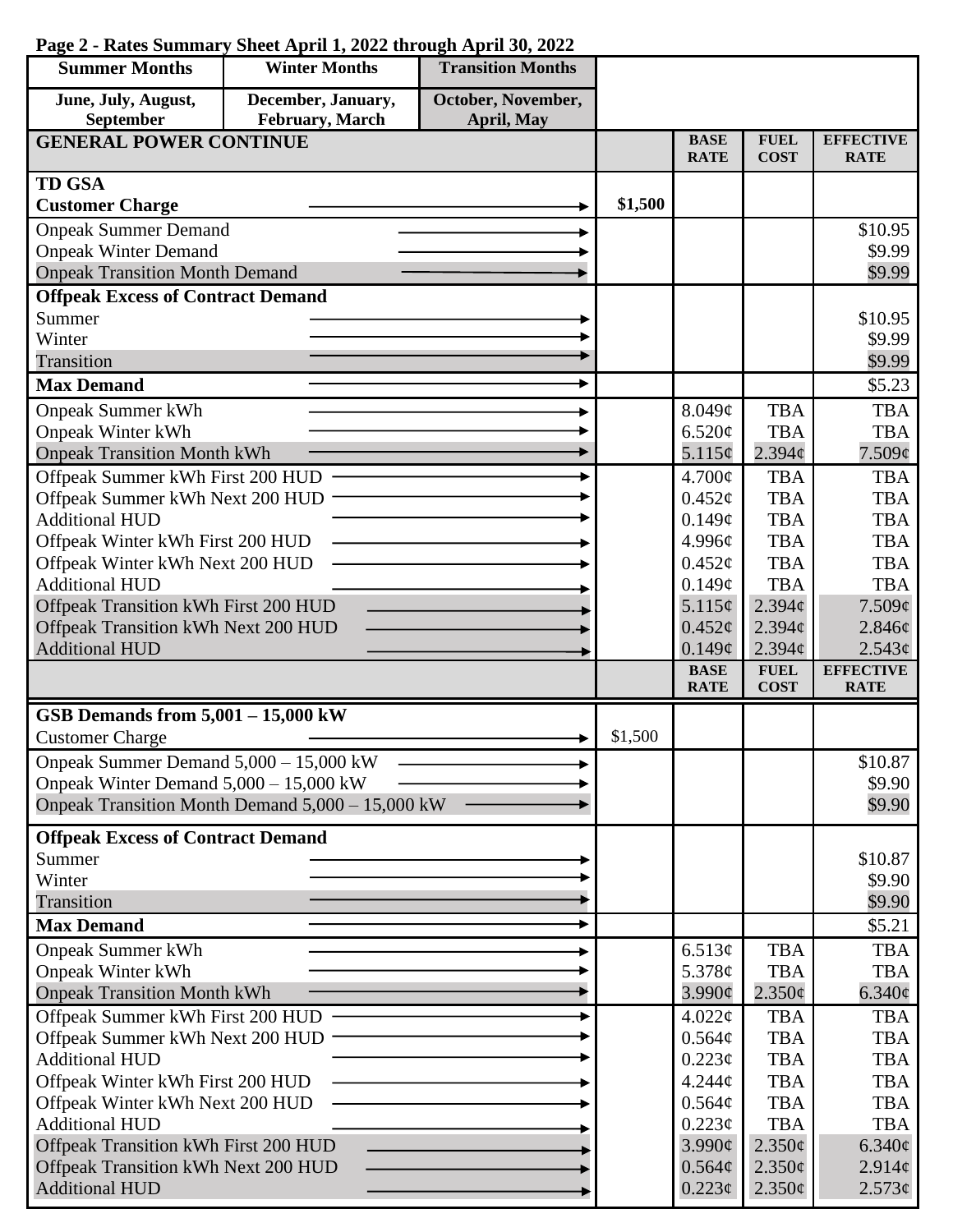## **Page 3 - Rates Summary Sheet April 1, 2022 through April 30, 2022**

| <b>Summer Months</b>                                                        | <b>Winter Months</b> | <b>Transition Months</b> |         |                            |                            |                                 |
|-----------------------------------------------------------------------------|----------------------|--------------------------|---------|----------------------------|----------------------------|---------------------------------|
| June, July, August,                                                         | December, January,   | October, November,       |         |                            |                            |                                 |
| February, March<br>September<br>April, May<br><b>GENERAL POWER CONTINUE</b> |                      |                          |         |                            |                            |                                 |
|                                                                             |                      |                          |         | <b>BASE</b><br><b>RATE</b> | <b>FUEL</b><br><b>COST</b> | <b>EFFECTIVE</b><br><b>RATE</b> |
| MSB Demands greater than 5,000 kW                                           |                      |                          |         |                            |                            |                                 |
| <b>Customer Charge</b>                                                      |                      |                          | \$1,500 |                            |                            |                                 |
| Onpeak Summer Demand > 5,000                                                |                      |                          |         |                            |                            | \$10.24                         |
| Onpeak Winter Demand > 5,000                                                |                      |                          |         |                            |                            | \$9.27                          |
| Onpeak Transition Month Demand > 5,000                                      |                      |                          |         |                            |                            | \$9.27                          |
| <b>Max Demand</b>                                                           |                      |                          |         |                            |                            | \$2.26                          |
| <b>Offpeak Excess of Contract Demand</b>                                    |                      |                          |         |                            |                            |                                 |
| Summer                                                                      |                      |                          |         |                            |                            | \$10.24                         |
| Winter                                                                      |                      |                          |         |                            |                            | \$9.27                          |
| Transition                                                                  |                      |                          |         |                            |                            | \$9.27                          |
| <b>Onpeak Summer kWh</b>                                                    |                      |                          |         | 5.779¢                     | <b>TBA</b>                 | <b>TBA</b>                      |
| <b>Onpeak Winter kWh</b>                                                    |                      |                          |         | 4.639¢                     | <b>TBA</b>                 | <b>TBA</b>                      |
| <b>Onpeak Transition Month kWh</b>                                          |                      |                          |         | 3.589¢                     | $2.354\phi$                | 5.943¢                          |
| Offpeak Summer kWh First 200 HU <del>D</del>                                |                      |                          |         | $3.279\mathcal{C}$         | <b>TBA</b>                 | <b>TBA</b>                      |
| Offpeak Summer kWh Next 200 HUD                                             |                      |                          |         | 0.310¢                     | <b>TBA</b>                 | <b>TBA</b>                      |
| <b>Additional HUD</b>                                                       |                      |                          |         | $0.055\phi$                | <b>TBA</b>                 | <b>TBA</b>                      |
| Offpeak Winter kWh First 200 HUD                                            |                      |                          |         | 3.502¢<br>$0.310\phi$      | <b>TBA</b><br><b>TBA</b>   | <b>TBA</b><br><b>TBA</b>        |
| Offpeak Winter kWh Next 200 HUD<br><b>Additional HUD</b>                    |                      |                          |         | $0.055\phi$                | <b>TBA</b>                 | <b>TBA</b>                      |
| Offpeak Transition kWh First 200 HUD                                        |                      |                          |         | 3.589¢                     | 2.354c                     | $5.943\ell$                     |
| Offpeak Transition kWh Next 200 HUD                                         |                      |                          |         | 0.310¢                     | 2.354¢                     | $2.664\phi$                     |
| <b>Additional HUD</b>                                                       |                      |                          |         | $0.055\phi$                | $2.354\phi$                | $2.409\ell$                     |
|                                                                             |                      |                          |         | <b>BASE</b>                | <b>FUEL</b>                | <b>EFFECTIVE</b>                |
|                                                                             |                      |                          |         | <b>RATE</b>                | <b>COST</b>                | <b>RATE</b>                     |
| MSD Demands greater than 25,000 kW                                          |                      |                          | \$1,500 |                            |                            |                                 |
| <b>Customer Charge</b>                                                      |                      |                          |         |                            |                            |                                 |
| <b>Onpeak Summer Demand</b>                                                 |                      |                          |         |                            |                            | \$10.24                         |
| <b>Onpeak Winter Demand</b>                                                 |                      |                          |         |                            |                            | \$9.27                          |
| <b>Onpeak Transition Demand</b>                                             |                      |                          |         |                            |                            | \$9.27                          |
| <b>Max Demand</b>                                                           |                      |                          |         |                            |                            | \$1.64                          |
| <b>Offpeak Excess of Contract Demand</b>                                    |                      |                          |         |                            |                            |                                 |
| Summer                                                                      |                      |                          |         |                            |                            | \$10.24                         |
| Winter                                                                      |                      |                          |         |                            |                            | \$9.27                          |
| Transition                                                                  |                      |                          |         |                            |                            | \$9.27                          |
| <b>Onpeak Summer kWh</b>                                                    |                      |                          |         | 5.440¢                     | <b>TBA</b>                 | <b>TBA</b>                      |
| <b>Onpeak Winter kWh</b>                                                    |                      |                          |         | 4.298c                     | <b>TBA</b>                 | <b>TBA</b>                      |
| <b>Onpeak Transition Month kWh</b>                                          |                      |                          |         | 3.248 <sub>¢</sub>         | $2.354\phi$                | 5.602 $\phi$                    |
| Offpeak Summer kWh First 200 HUD                                            |                      |                          |         | $2.939\mathcal{C}$         | <b>TBA</b>                 | <b>TBA</b>                      |
| Offpeak Summer kWh Next 200 HUD -                                           |                      |                          |         | $0.282\ell$                | <b>TBA</b>                 | <b>TBA</b>                      |
| <b>Additional HUD</b>                                                       |                      |                          |         | $0.223\phi$                | <b>TBA</b>                 | <b>TBA</b>                      |
| Offpeak Winter kWh First 200 HUD<br>Offpeak Winter kWh Next 200 HUD         |                      |                          |         | 3.161¢<br>0.282¢           | <b>TBA</b><br><b>TBA</b>   | <b>TBA</b><br><b>TBA</b>        |
| <b>Additional HUD</b>                                                       |                      |                          |         | $0.223\phi$                | <b>TBA</b>                 | <b>TBA</b>                      |
| Offpeak Transition kWh First 200 HUD                                        |                      |                          |         | 3.248¢                     | 2.354¢                     | $5.602\phi$                     |
| Offpeak Transition kWh Next 200 HUD                                         |                      |                          |         | 0.282¢                     | $2.354\phi$                | $2.636\phi$                     |
| <b>Additional HUD</b>                                                       |                      |                          |         | $0.223\phi$                | 2.354¢                     | $2.577\phi$                     |